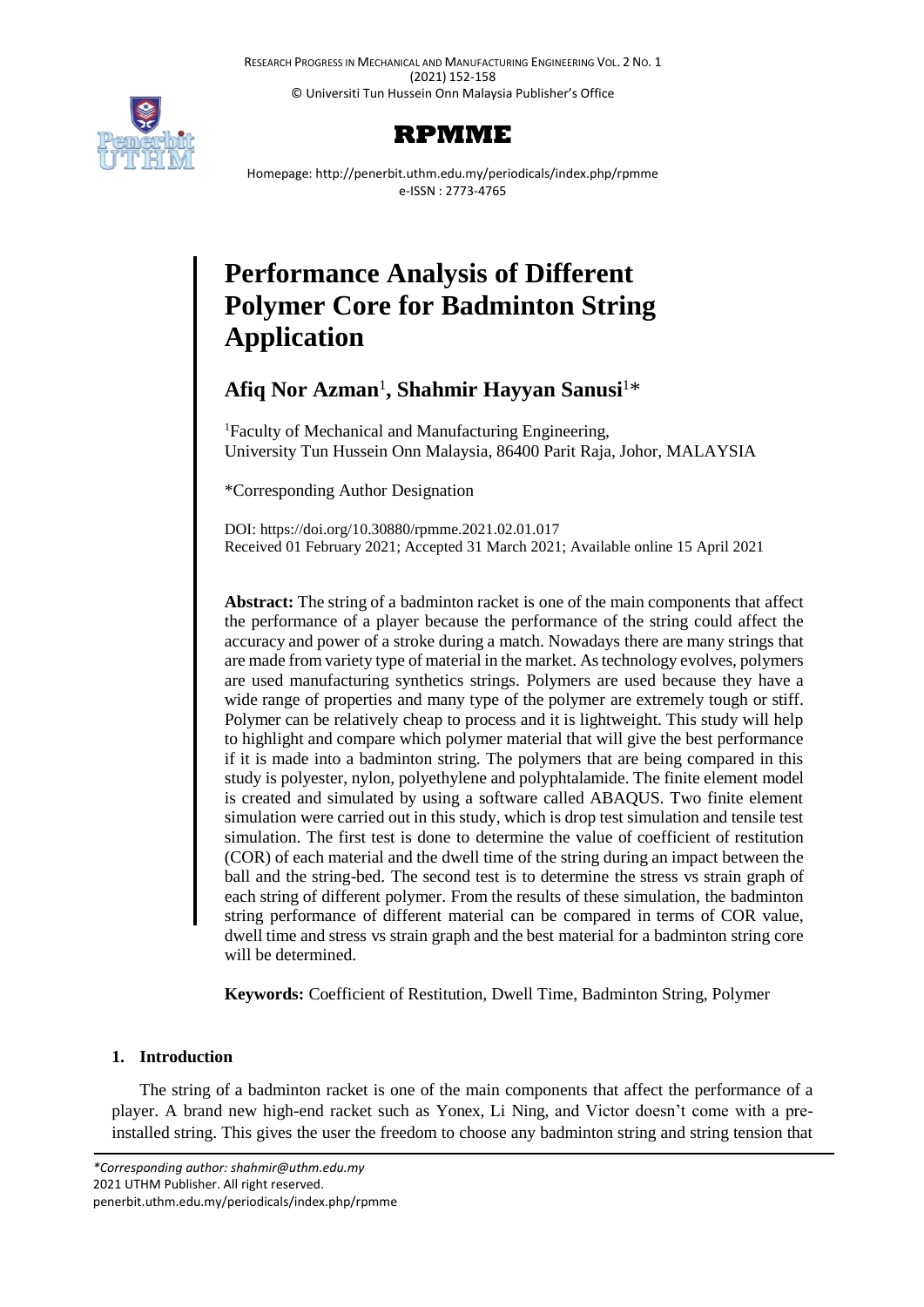suit their style. It is crucial to pick the best badminton string since each string has its own limit in term of performance. A correct selection of string should give you good resilience, good feeling, less shock during smashing and more control on your play. The string should also be durable so that you don't have to restring it frequently. The badminton string will begin to lose its tension when contact occurred between shuttlecock and the string during gameplay. Thus, every badminton player wishes to avoid this kind of incident since lack of string tension will affect the control and accuracy during gameplay.

This study aims to investigate the performance of different badminton string made with different polymer material. There are many types of polymer material available in the market, but this study will only focus on a certain type of polymers that are low in density and suitable to be used as badminton string core material that is polyester, nylon, polyethylene and polyphtalamide. As technology evolves, polymers are used manufacturing synthetics strings. Polymers are used because they have a wide range of properties and many type of the polymer are extremely tough or stiff. Polymer can be relatively cheap to process and it is lightweight.

A good quality of badminton string provides more excellent gameplay performance to the player where it has the ability to maintain its tension since the string tension can influence the rebound speed and accuracy of the shuttlecock after a stroke [1]. Besides that, it also needs to have a good elastic limit because ideally the strings ought to experience deformation when impacted with a shuttlecock. In the event that the strings experience plastic deformation upon impact, not all of the energy will be restored to the ball when it rebounds and furthermore, they will experience a loss in tension over time as the string elongates [2]. In comparison with a tennis string, an article from Tennis Warehouse University [3] stated that generally, tennis string would reach its life limit after 2-20 hours of play. The string will begin to lose power, feels mushy, and caused the ball to spray all over the place.

Due to the various type of polymers available in the market which might be suitable to be used as badminton string core material, this study will highlight the performance for each badminton string material in terms of energy absorption, string elongation, the coefficient of restitution and stiffness of the string. Subsequently, this study will aid manufacturers to consider different type of polymers that can be used for badminton strings.

#### **2. Materials and Methods**

.

The test simulation that is conducted in this study is a drop test simulation which is based on previous study [4]–[6] and a tensile test simulation. The drop test was conducted to determine the value of coefficient of restitution and dwell time, meanwhile the tensile test is to determine the stress vs strain graph of each material.

#### 2.1 Finite Element Modelling

The assembly of the drop test simulation consists of a frame, string bed and a ball to represent the shuttlecock. The racket frame was created using an oval shape with a dimension of  $253 \text{mm} \times 200 \text{ mm}$ . To ensure the frame does not move, all six degrees of freedom on the rigid body of frame have been constrained. The string was modelled using truss elements and were constrained to the frame. The ball was modelled as a sphere with hyperelastic option as a Mooney-Rivlin material with a constant  $C_{10}$  = 0.69Mpa,  $C_{01} = 0.173Mpa$  and  $D_1 = 0.0145Mpa^{-1}$ . Meanwhile the density of the ball is set to a value of 1068kg/m<sup>3</sup> [4] a diameter of 26.4mm which is equally the same as the diameter of the cork on the tip of a shuttlecock. The ball is placed 50mm from the origin point. Figure 1 shows the assembly of the model simulation. Surface-to-surface (STS) contact was used to define the interaction contact between the ball and the string bed. The coefficient of friction value between the ball and the strings was set to a default value of 0.1.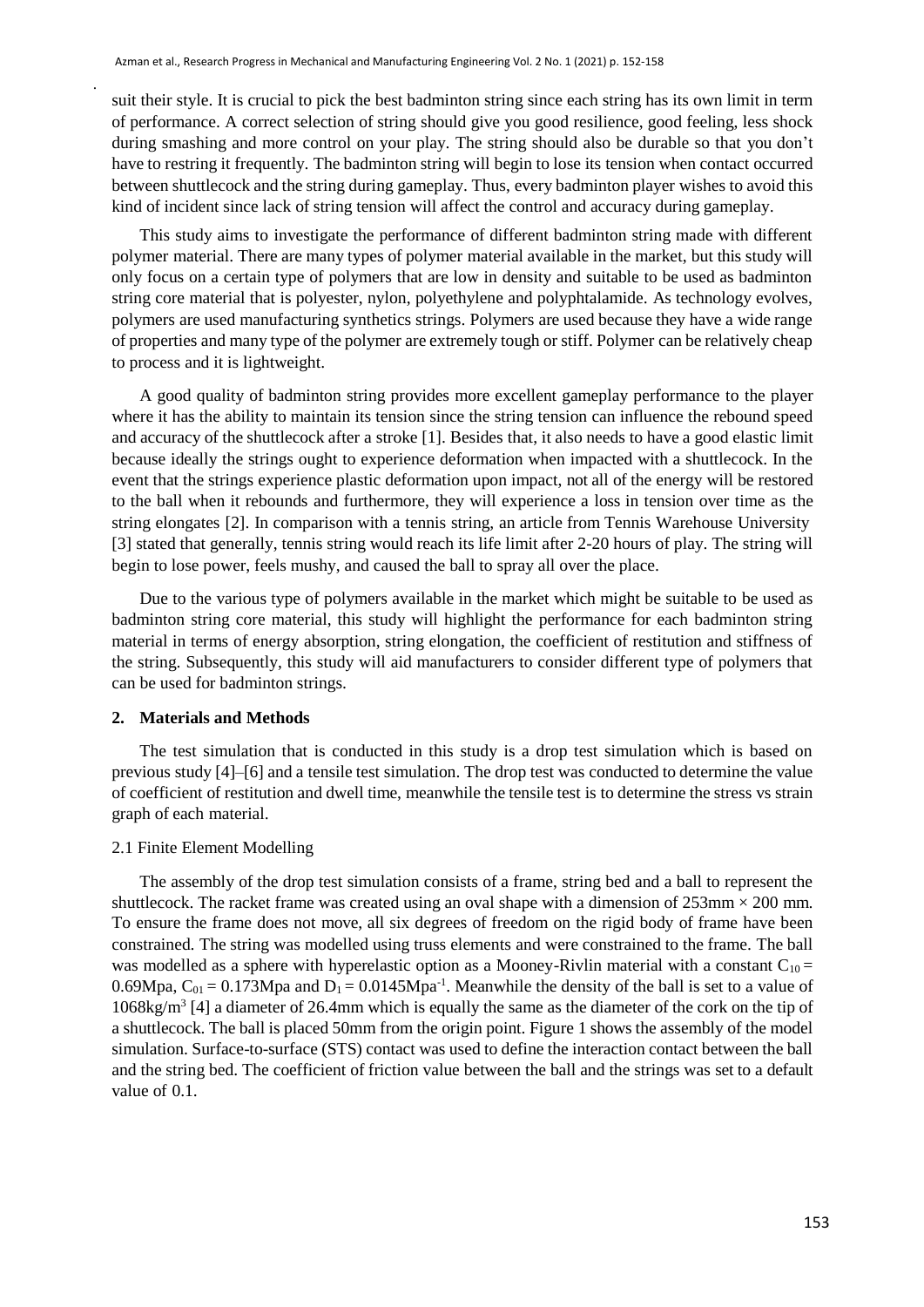

**Figure 1: Assembly of String-bed and Ball**

Meanwhile for the tensile test a single strand of badminton string was modelled with a length of 260 mm and a diameter of 0.66 mm (Figure 2) which follows the sample length that have been stated in The International Standard ISO 2062 'Textiles: Yarn from packages - Method to determine the breaking strength and elongation of a single strand [7].



**Figure 2: Single Strand String Model**

### 2.2 Simulation

The drop test simulation is conducted by subjecting the ball to an initial velocity,  $v_1$  of 10 m/s by using the predefined field option and the whole cycle time was set to 0.5 seconds. The initial velocity of the ball was set to 10 m/s because based on previous studies, 10m/s is enough to compute the value of COR and dwell time [5]. In tensile test, both ends of the string were set to a distance of 5 mm to show distance that the end of the string that will be clamped. To ensure the bottom end of the string does not move, all six degrees of freedom have been constrained. Meanwhile, force will be applied at the other end of the string. The material properties of the string will be changed after completing each test and the material properties value of each string is shown in Table 1 where the material properties was obtained from Grata Design sample material and Omnexus [8] [9].

|  |  |  | <b>Table 1: Material Properties</b> |
|--|--|--|-------------------------------------|
|--|--|--|-------------------------------------|

| Material       | Young's Modulus<br>(Pa) | Poisson's Ratio | Density<br>$(kg/m^3)$ |
|----------------|-------------------------|-----------------|-----------------------|
| Polyester      | $2.9E+9$                | 0.389           | 1340                  |
| Polyethylene   | $1.08E + 9$             | 0.418           | 958                   |
| <b>Nylon</b>   | $1.48E + 9$             | 0.41            | 1140                  |
| Polyphtalamide | $3.7E + 9$              | 0.3             | 1155                  |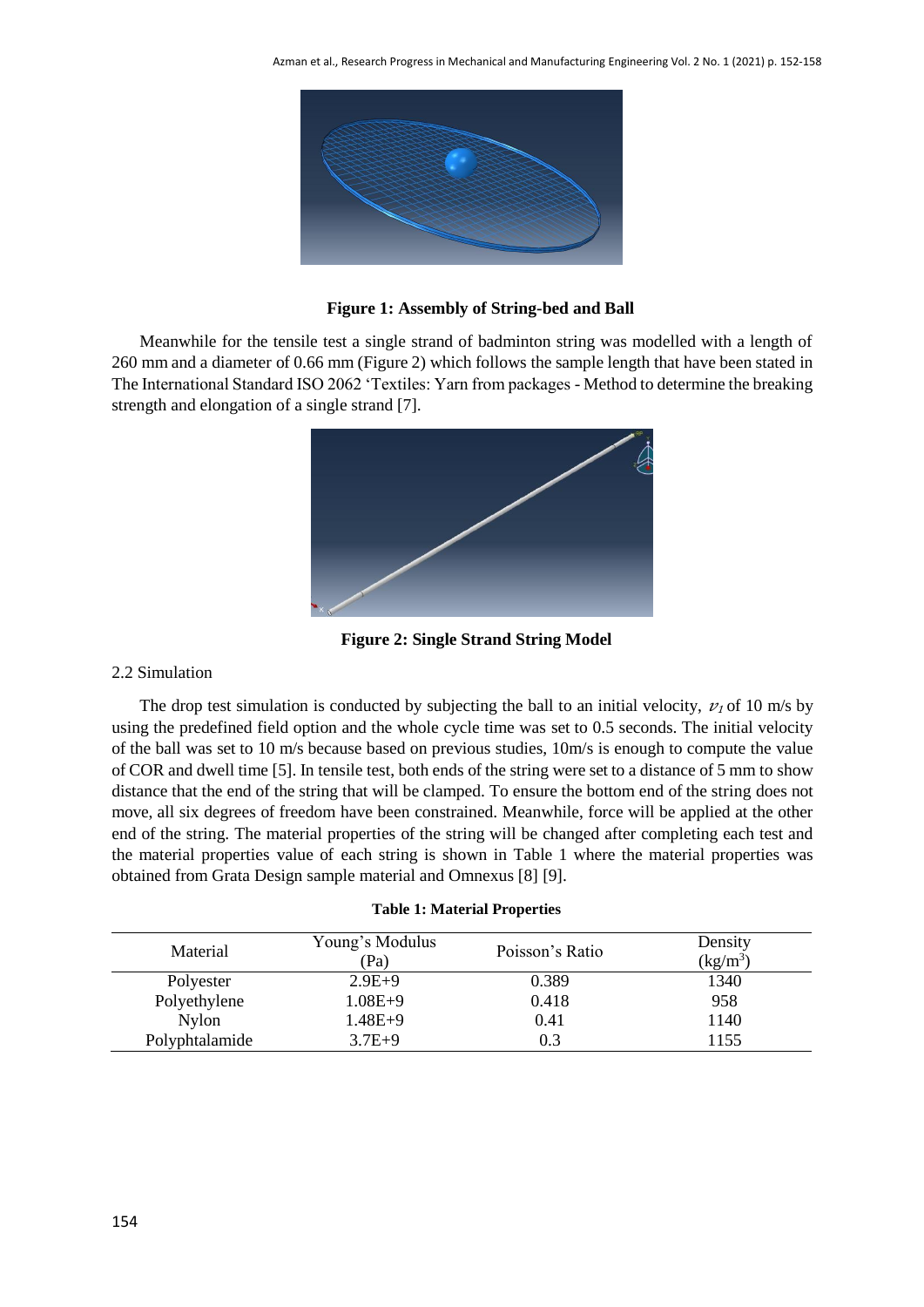## 2.3 Equations

.

The value of coefficient of restitution is calculated using using an equation which was derived by Haron and Ismai [10].

#### **3. Results and Discussion**

The results and discussion part will be divided in to two parts of which the first part is the results obtained through simulation using ABAQUS explicit dynamics while the second part will be the discussion of the results obtained.

#### 3.1 Results



**Figure 3: The Value of COR of Different Polymer**



**Figure 4: Dwell Time of Different Polymer**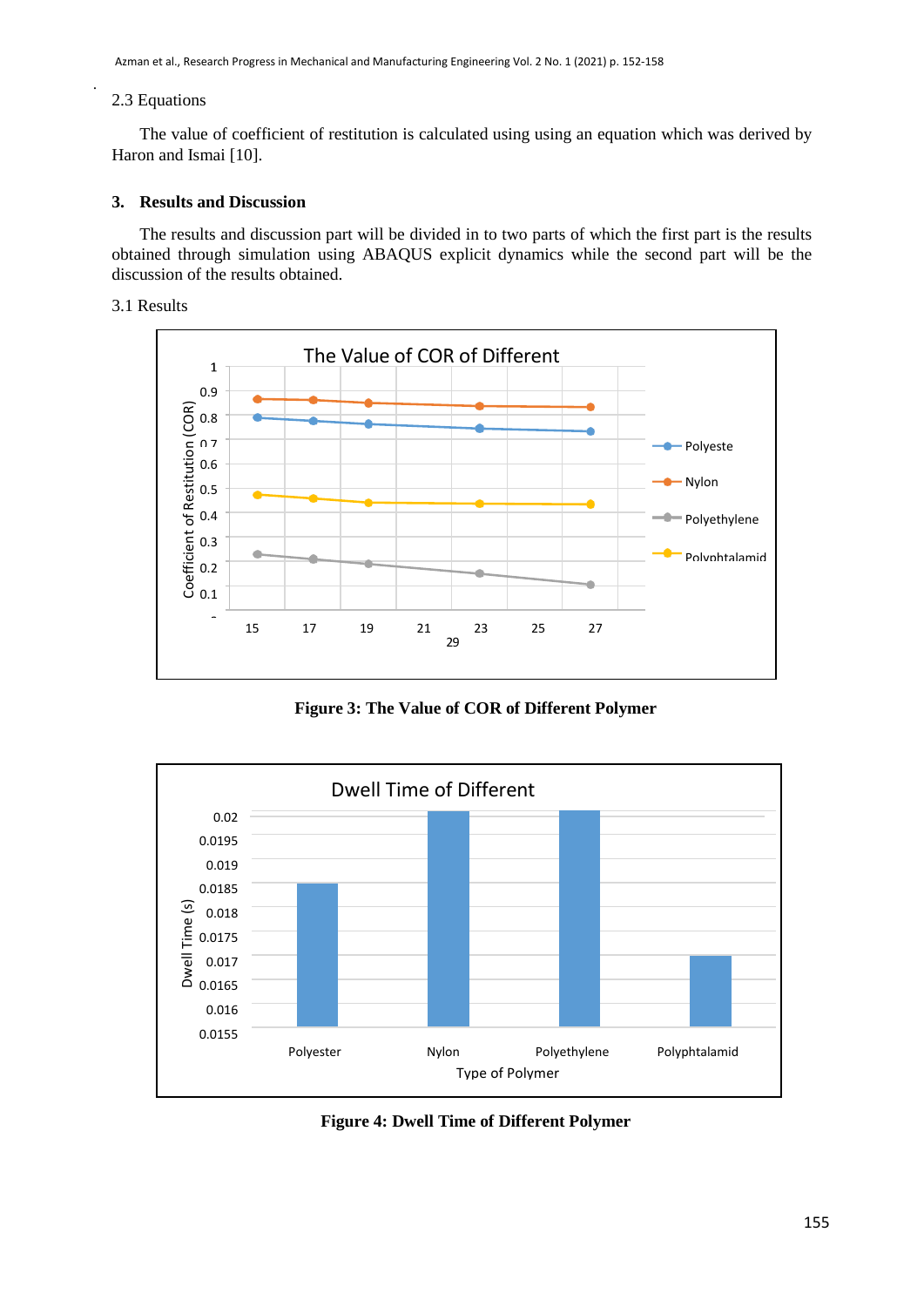

**Figure 5: Stress vs Strain Graph of Different Polymer**

#### 3.2 Discussions

Figure 3 shows that the highest COR value was obtained by nylon while polyethylene produced the lowest COR value. The value of COR shows how much energy the string of different polymer is able to release onto the ball after the string have absorb a huge amount of energy after the ball impacted with the string-bed. The higher the value of the COR the greater the kinetic energy that the string will be able to release. This shows that the string that is made from nylon will be able to release more energy after an impact of the ball and the string-bed, then followed with the string that is made from polyester, polyphtalamide and polyethylene respectively. The value of COR differs for each material due to the material elastic potential energy. The elastic potential energy shows how the string with different material is able to return to its original shape after it deforms when collided with the ball and how much kinetic energy is lost during a collision [5], [11].

The results shown in Figure 3.2 is the dwell time of the string-bed when impacted with the ball at an initial velocity,  $v_1$  of 10m/s and the string-bed tension was set to a value of 28lbs. From the results shown, nylon and polyethylene have the highest dwell time followed by polyester and polyphtalamide respectively. The results for the dwell time of the string-bed during an impact with the ball is to show the stiffness and control the string can provide. Furthermore, the dwell time of the string depends on the stiffness of the materials. This is because a softer material will have higher dwell time compared to stiffer material. The stiffness of a material can reflect the value of Young's modulus where a material with higher value of Young's modulus will have higher stiffness [12]. This shows that the string made from nylon and polyethylene is softer compared to the string made from polyphtalamide and polyester but it will not be able to provide good control compared to the string made from polyphtalamide and polyester during a play because the longer the dwell time the longer the ball will stay on the string during a stroke [13], [14]. Even though stiffer string will provide more control during a play, if a player does not poses great technique the player will be exposed to a risk of elbow and shoulder injury [15].

The results of the stress vs strain graph of the string made from different polymer shown in Figure 3.3 shows that the string will elongates when subjected to stress. From the results obtained, the string that is made from polyphtalamide will produce a lower strain rate followed by polyester, nylon and polyethylene respectively. During a match the string will be exposed t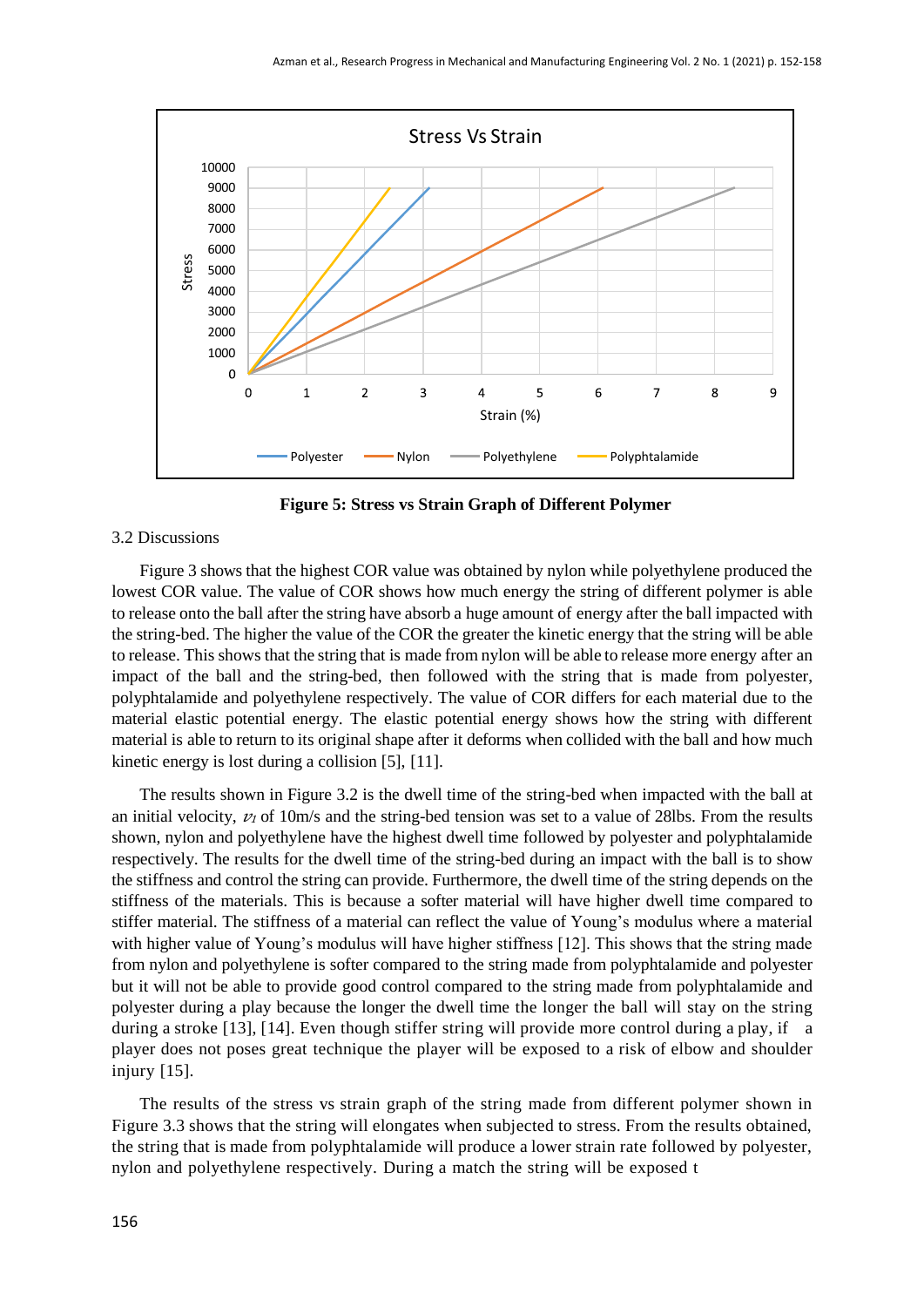stress numerous time because the shuttlecock will be hit repeatedly, so it is a better for a string not elongates quickly because when the string it will reduce the tension of the string and it will increases the dwell time and lowers the COR value thus reducing the accuracy and power during a stroke [16].

#### 3.2 Performance Scoring

.

A weighted scoring method is used to highlight the performance of each material and determine is the best material that could be used as a core material for a badminton string. The scoring method is shown in Table 2 where the scale is from the best (4) to the worst (1) respectively.

|                           | Material |           |       |              |               |  |
|---------------------------|----------|-----------|-------|--------------|---------------|--|
| Criteria                  | Weight   | Polyester | Nylon | Polyethylene | Polphtalamide |  |
| COR (Power)               | 0.3      |           |       |              |               |  |
| Dwell Time (Stiffness)    | 0.3      |           |       |              |               |  |
| Tensile Test (Elongation) | 0.4      |           |       |              |               |  |
| <b>Total Score</b>        |          |           |       |              | 34            |  |

**Table 2: Material Properties**

#### **4. Conclusion and Recommendations**

Through this study a drop test and tensile test simulation have been created by using a finite element method. From the finite element method, the result for the value of coefficient of restitution, dwell time and stress vs strain graph have been obtained. From the performance scoring and results that have been obtained, it have been concluded that the string that is made from polyphtalamide is considered as the best polymer string that have the highest performance rating followed with polyester, nylon and polyethylene respectively. This is because polyphtalamide does not easily loses it tension and accuracy easily because it does not easily elongates when exposed to stress during a stroke. Besides that, polyphtalamide is stiffer compared to other material thus showing that it will have the best accuracy and control during a match if compared to other material. Finally even though it does not have the highest COR value compared to nylon and polyester, players can compensate the lack of power produced by the string by improving their arm strength thus increasing the power of their stroke.

The work presented in this thesis has provided a better understanding on the effect of the string performance from different polymers. However, further investigation can be conducted to deepen the understanding of this study. Some recommendations were as follows:

- 1. Fatigue test should be performed in the future to determine the life of eachmaterial.
- 2. Use a different meshing shapes for the finite element model.
- 3. Increase the number of material to be compared.
- 4. Perform experimental study to validate the finite element analysis that have been performed

#### **Acknowledgement**

I would also like to thank the Faculty of Mechanical and Manufacturing Engineering, Universiti Tun Hussein Onn Malaysia for its support.